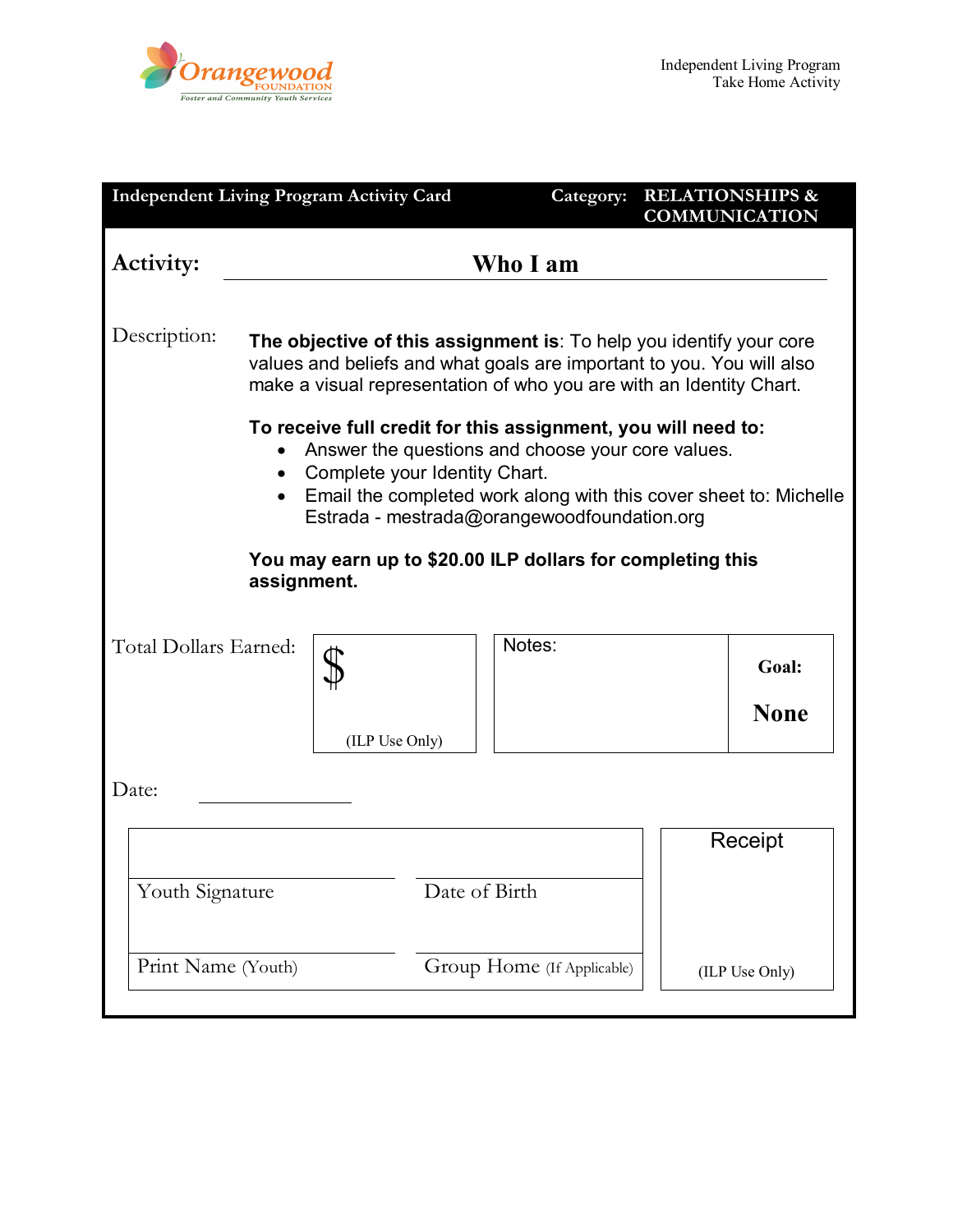

## **Identify Your Core Values and Create Your Identity Chart**

*Identify Your Core Values -* Develop a list of attributes that you believe identify who you are, what your priorities are, and what is most important to you. The list can be as long as you need. *Some examples are provided below*

| • Quiet Time | • Friendships | • Religion |
|--------------|---------------|------------|
|              |               |            |
|              |               |            |
|              |               |            |
|              |               |            |
|              |               |            |
|              |               |            |
|              |               |            |
|              |               |            |

*Choose your Top 4 Values –* From the list above, choose the 4 that are the most important to you, and write them below. Put a star to the one that you feel is the most important of all.

*Identify Goals -* Spend some time thinking about your priorities in life and the goals you have for yourself. Make a list of your personal goals, perhaps in the short-term (up to three years) and the long-term (beyond three years).

• Short-term:

• Long-term: